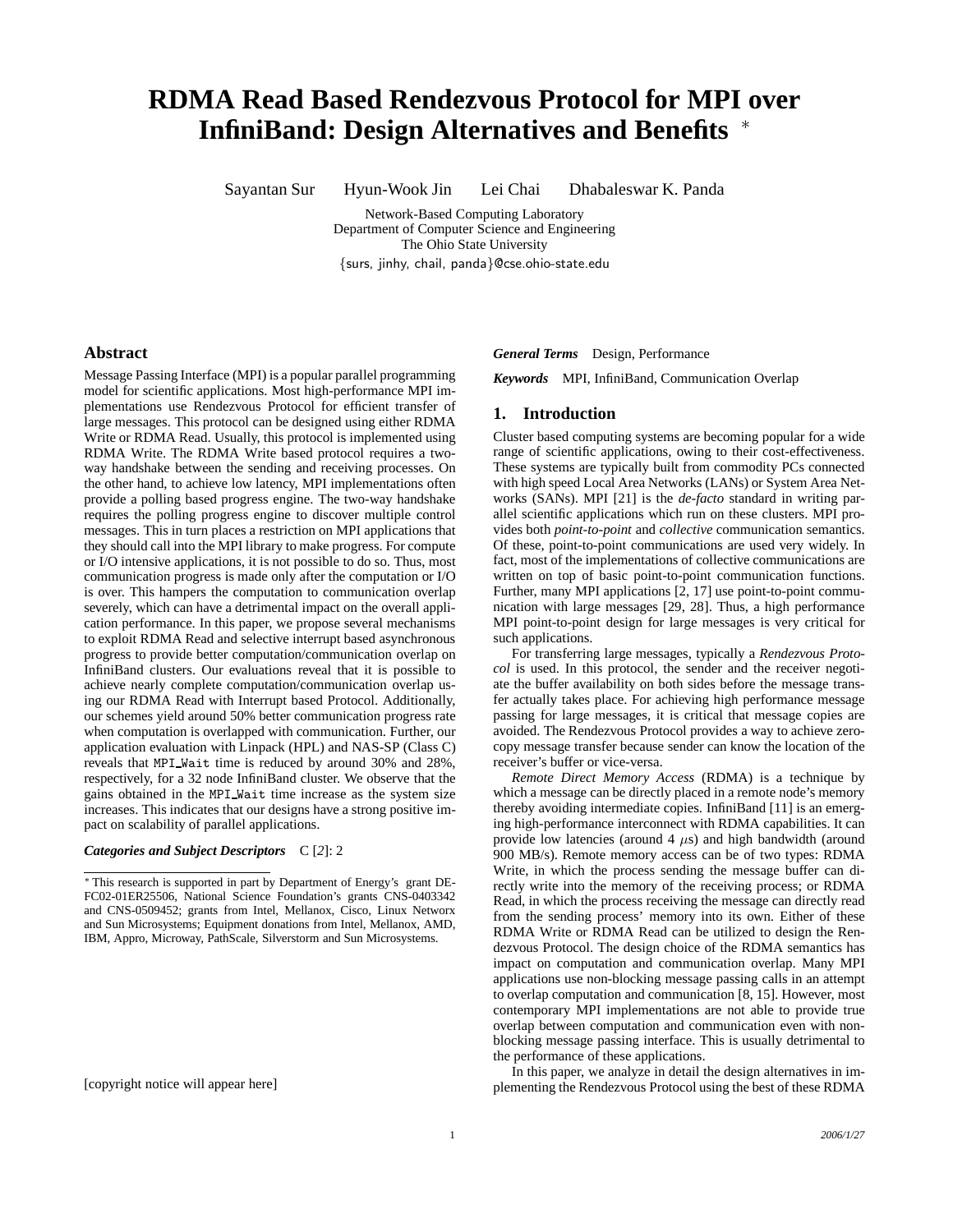semantics. We propose a set of novel designs to use RDMA Read or RDMA Read with Interrupt for implementing the Rendezvous Protocol. Though our design and evaluation has been done on InfiniBand, we believe that it is applicable to most RDMA capable high-performance interconnects. To the best of our knowledge, no other research work proposes an event-driven RDMA Read based Rendezvous Protocol. In addition, no other research work has thoroughly analyzed these design alternatives in the context of computation/communication overlap and communication progress.

The new designs have been implemented on MVAPICH  $[23]$ <sup>1</sup> implementation of MPI over InfiniBand. MVAPICH is an implementation of the Abstract Device Interface (ADI) for MPICH [10]. MVAPICH is based on MVICH [16]. Compared to the current RDMA Write based Rendezvous Protocol, the new RDMA Read based designs have been able to nearly completely overlap computation and communication. Additionally, our schemes yield around 50% better communication progress rate when computation is overlapped with communication. Further, our application evaluation with Linpack (HPL) [7] and NAS-SP (Class C) reveals that MPI Wait time is reduced by around 30% and 28%, respectively, on a 32 node InfiniBand cluster.

The rest of the paper is organized as follows: In section 2, we provide an overview of the InfiniBand Architecture. In section 3, we provide an overview of the Existing RDMA Write based Rendezvous Protocol and describe its limitations. In section 4, we outline the design alternatives for the Rendezvous Protocol using RDMA Read and interrupts. We evaluate the performance of our new designs in section 5. We discuss the related work in this area in section 6. Finally in section 7, we conclude this paper and present future research directions.

# **2. Overview of InfiniBand Architecture**

The InfiniBand Architecture [11] defines a switched network fabric for interconnecting processing nodes and I/O nodes. It provides a communication and management infrastructure for inter-processor communication and I/O. In an InfiniBand network, hosts are connected to the fabric by Host Channel Adapters (HCAs). InfiniBand uses a queue-based model. A Queue Pair in InfiniBand consists of two queues: a send queue and a receive queue. The send queue holds instructions to transmit data and the receive queue holds instructions that describe where received data is to be placed. Communication operations are described in the Work Queue Requests (WQR), or descriptors, and submitted to the work queue. The completion of WQRs is reported through Completion Queues (CQs). Once a work queue element is finished, a completion entry is placed in the associated completion queue. Applications can check the completion queue to see if any work queue request has been finished. InfiniBand also supports different classes of transport services. In current products, Reliable Connection (RC) service and Unreliable Datagram (UD) services are supported.

InfiniBand Architecture supports both channel semantics and memory semantics. In channel semantics, send/receive operations are used for communication. In memory semantics, InfiniBand provides Remote Direct Memory Access (RDMA) operations, including RDMA Write and RDMA Read. RDMA operations are onesided and do not incur software overhead at the remote side. This enables true application bypass message passing. The processor on the machine can continue its computation task without bothering about incoming messages. Thus, RDMA can positively impact the computation and communication overlap. Additionally, RDMA Write operation can gather multiple data segments together and write all data into a contiguous buffer at the receiver end. Gather/Scatter features are very useful to transfer noncontiguous data. The Gather/Scatter facility not only reduces the startup costs, but also increases network utilization. RDMA Write with Immediate data is also supported. With Immediate data, a RDMA Write operation consumes a receive descriptor and then can generate a completion entry to notify the remote node of the completion of the RDMA Write operation.

# **3. RDMA Write Based Rendezvous Protocol and its Limitations**

MPI protocols can be broadly classified into two types:

- 1. **Eager Protocol:** In the Eager protocol, the sender process, *eagerly* sends the entire message to the receiver. In order to achieve this, the receiver needs to provide sufficient buffers to handle incoming messages. This protocol has minimal startup overheads and is used to implement low latency message passing for smaller messages.
- 2. **Rendezvous Protocol:** The Rendezvous Protocol negotiates the buffer availability at the receiver side before the message is actually transferred. This protocol is used for transferring large messages when the sender is not sure whether the receiver actually has the buffer space to hold the entire message.

The Rendezvous protocol negotiates the buffer availability at the receiver side. However, the actual data can be transferred either by using Sockets, RDMA Write or RDMA Read. Though the socket based implementations achieve the greatest portability over various networks, it involves several levels of message copies. Thus, the Rendezvous Protocol based on sockets cannot achieve good computation and communication overlap. RDMA Write based approaches can totally eliminate intermediate copies and efficiently transfer large messages [23, 22, 24]. RDMA Read based approaches can enable both zero copy and computation and communication overlap (as will be shown in the following sections). Rendezvous protocols may also be used in other middleware such as GASNet [4].

The RDMA Write based protocol is illustrated in Figure 1(a). The sending process first sends a control message to the receiver (RNDZ START). The receiver replies to the sender using another control message (RNDZ REPLY). This reply message contains the receiving application's buffer information along with the remote key to access that memory region. The sending process then sends the large message directly to the receiver's application buffer by using RDMA Write (DATA). Finally, the sending process issues another control message (FIN) which indicates to the receiver that the message has been placed in the application buffer.

MPI uses a progress engine to discover incoming messages and to make progress on outstanding sends. To achieve low latency, the progress engine senses incoming messages by polling various memory locations. As can be seen in Figure 1(a), the RDMA Write based Rendezvous Protocol generates multiple control messages which have to be discovered by the progress engine. Since the progress engine is polling based, it requires the application to call into the MPI library.

However, the MPI applications might be busy doing some computational work or I/O. In this case the applications cannot make any call into the MPI library. As a result, the message transfer has to simply wait until the control messages are discovered. This scenario is illustrated in Figure 1(b). The delayed discovery of important control messages leads to serialization of the computation and communication operations. As a result, the overlap potential of computation and communication is severely hampered as shown.

<sup>&</sup>lt;sup>1</sup> MVAPICH open-source software is currently used by more than 310 organizations worldwide to extract the performance of emerging InfiniBand and other RDMA capable networks.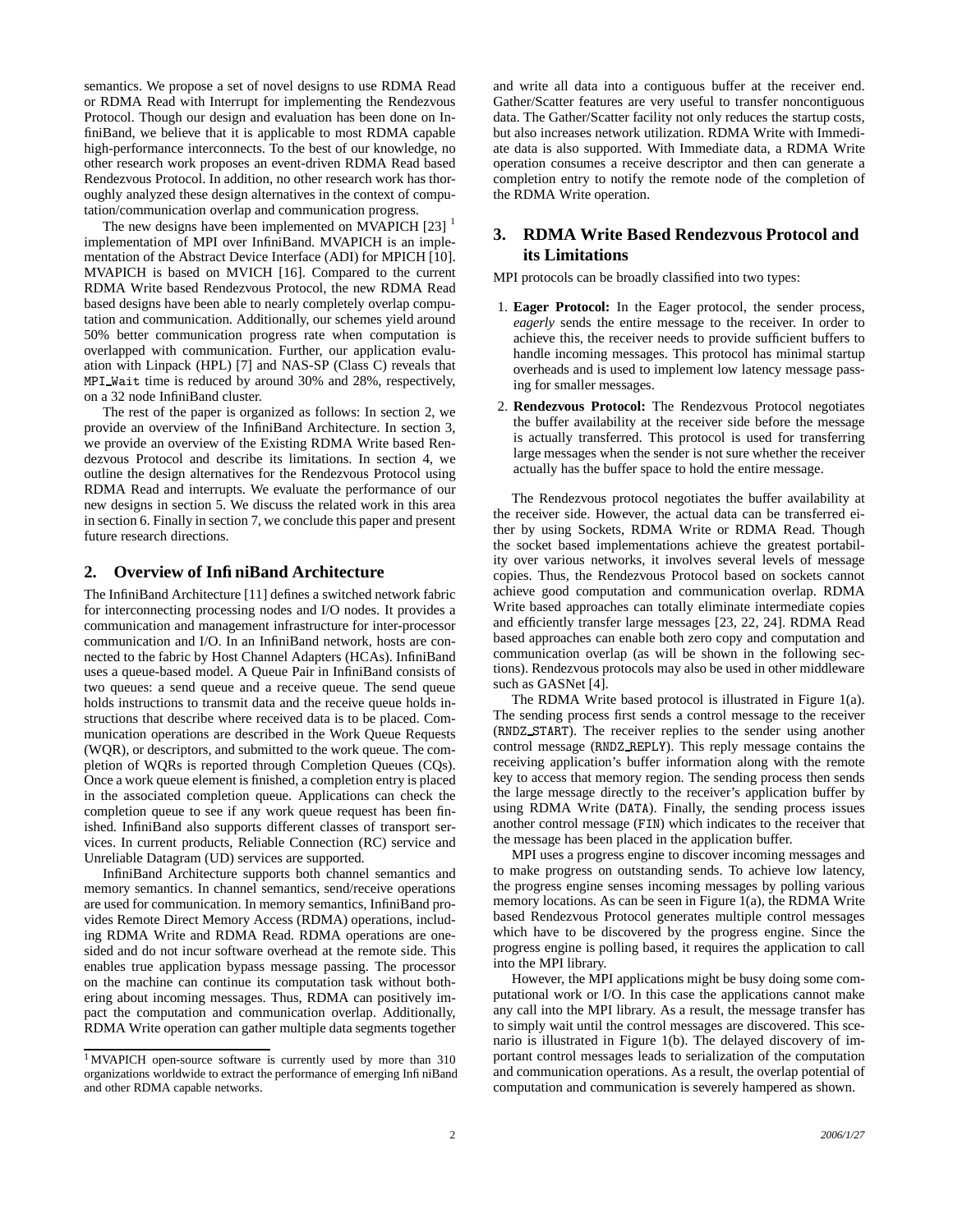

**Figure 1.** RDMA Write Based Rendezvous and its Limitations

## **4. Rendezvous Protocol: Design Alternatives**

In this section we discuss in detail various design alternatives for designing a high-performance Rendezvous Protocol. The main issues for designing this high-performance protocol are: *computation/communication overlap* and *communication progress*.

#### **4.1 RDMA Read / RDMA Write: Which is beneficial?**

In this section, we compare RDMA Read and Write as design alternatives and pick the best one of them. We will compare the two based on parameters like: communication progress, computation/communication overlap, number of I/O bus transactions, etc.

Typically, small messages are sent over Eager Protocol (which is copy-based) and larger messages are set over Rendezvous Protocol. According to the MPI specification, only the sender can choose the actual protocol efficiently. Particularly, the MPI Specification [21] states that: "The length of the received message must be less than or equal to the length of the receive buffer. An overflow error occurs if all incoming data does not fit, without truncation, into the receive buffer. If <sup>a</sup> message that is shorter than the receive buffer arrives, then only those locations corresponding to the (shorter) message are modified." According to the requirements imposed by MPI semantics, the receiver may post a much larger buffer than what the sender chooses to send. Since, the choice of size of the message actually sent (not posted size), lies with the sender, the sender can efficiently make a choice of which protocol to use (Eager or Rendezvous).

Now, we consider the case in which the sender decides to use the Rendezvous Protocol for the message transfer. Based on program execution and timing, there can be three cases.

- **Sender arrives first:** If the sender arrives first at the send call, it can send the RNDZ START message immediately. Inside the RNDZ START message, it can also embed the virtual address and memory handle information about the buffer to be sent. It is to be noted that upon the receipt of this RNDZ START message, all the information about the application buffer is available to the receiving process. Clearly, the receiving process does not need to send a RNDZ REPLY message any more. It can simply perform a RDMA Read from the application buffer location of the sending process.
- **Receiver arrives first:** Even if the receiver arrives first at the receive call, it cannot choose which protocol the message will be actually sent over. So, it must wait for the sender's choice of protocol. The receiver waits for the RNDZ START message from the sender. However, once the receiver gets the RNDZ START

message, it can perform the RDMA Read directly from the sender buffer, without sending any more RNDZ REPLY message.

• **Sender and receiver arrive at the same time:** In this case, the sender and the receiver arrive concurrently. However, neither the sender or the receiver knows whether the other process has arrived. Hence, in this case, the receiver must wait for the protocol choice from sender (as stated before), and the sender must assume that it has arrived first. Hence, again in this case, the optimal choice would be to have the sender send a RNDZ START message to the receiver. As stated above, the receiving process can simply perform a RDMA Read from the sender buffer directly.

As per the above three cases, RDMA Read is chosen to reduce the number of control messages. Since the number of control messages is reduced, the total number of I/O bus transactions are reduced too. In addition, since the receiver can progress independently of the sender (once the RNDZ START message is sent), we can enhance the communication progress. Further, even if the sender does not call any MPI progress, the data transfer can proceed over RDMA Read. This leads to much better overlap of computation with communication, if RDMA Read is used.

Thus, we conclude from the above that: the optimal choice of data transfer semantics is RDMA Read in all possible combinations of sender or receiver arriving at the communication point.

#### **4.2 Design Issues for RDMA Read Based Rendezvous Protocol**

In this section we describe our proposed design and implementation of the Rendezvous Protocol using RDMA Read. The basic Rendezvous Protocol over RDMA Read is illustrated in Figure 2(a). The sending process sends the RNDZ START message. Upon its discovery, the receiving process issues the DATA message over RDMA Read. When it is done, it informs the sending process by a FIN message. But before we can directly utilize RDMA Read, we must address some design challenges.

**Limited Outstanding RDMA Reads**: The number of outstanding RDMA reads on any Queue Pair (QP) is a fixed number decided during the QP creation (typically 8 or 16). This means that we cannot directly issue a RDMA Read whenever an incoming RNDZ START matches a posted receive. Instead, we use a token bucket for keeping track of the number of RDMA Reads already issued. Every time a RDMA Read is issued, we decrement the number of RDMA Read tokens available. If no more tokens are available, the RDMA Read request is placed in a FIFO queue. When the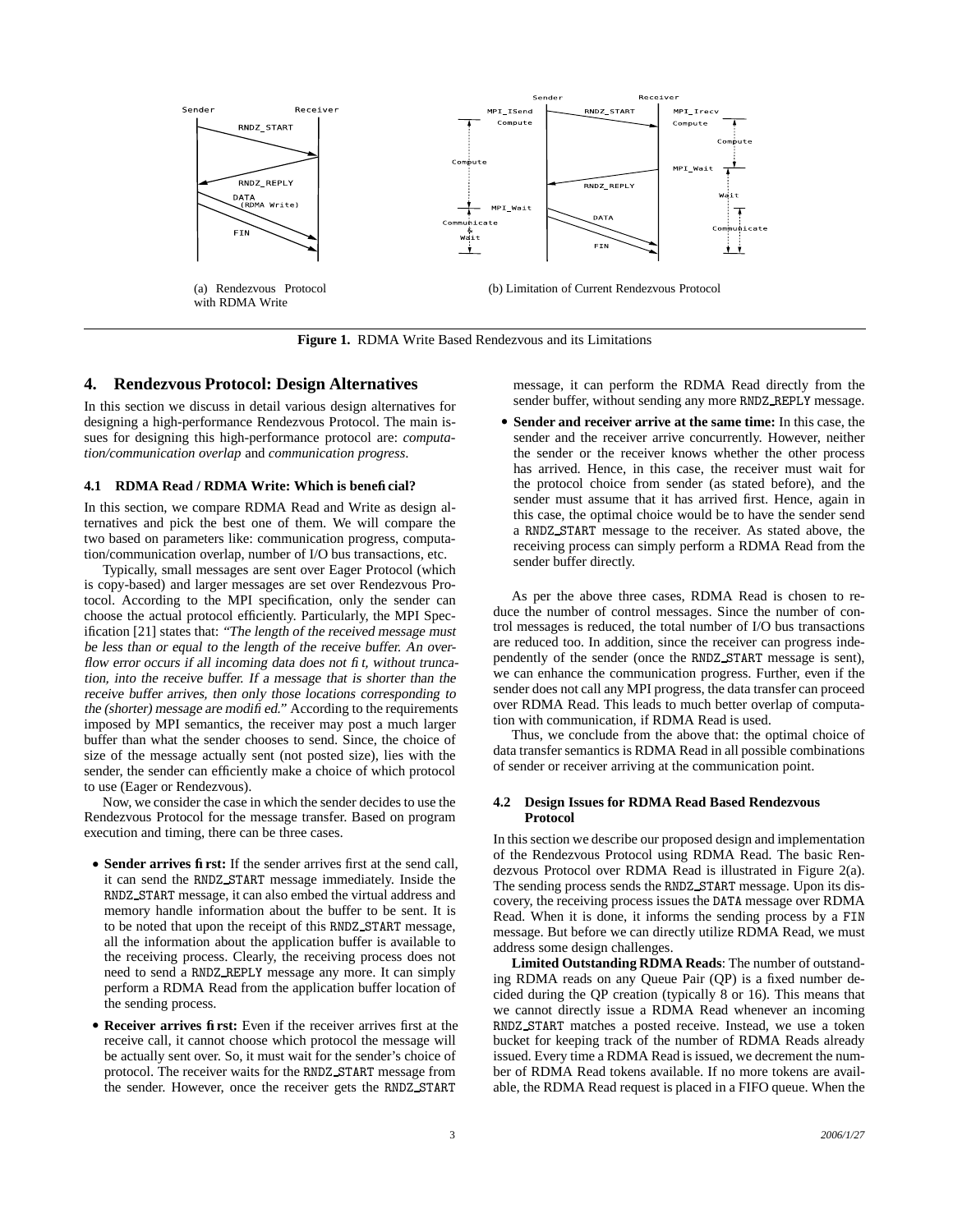

**Figure 2.** RDMA Read Based Rendezvous Protocol

MPI progress engine is active, first requests from this FIFO queue are processed, before issuing any other RDMA Reads.

**Issuing** FIN **Message**: According to InfiniBand specification [11], Send or RDMA Write transactions, are not guaranteed to finish in order with outstanding RDMA Reads. In order to deal with this, we have to wait for the RDMA Read completion, before we issue the FIN message (over Send or RDMA Write). Alternatively, the FIN message can also be posted as a *fenced* operation. Completion of a fenced operation means that all outstanding reads on the particular connection are now complete. However, this fenced operation is not utilized in the current design evaluated in this paper.

The RDMA Read based Rendezvous Protocol can make progress independent of the sender (after the RNDZ START message is sent). Since the sender does not need to explicitly call MPI progress function, we can achieve good computation/communication overlap on the sender side. This can be seen in Figure 2(b). However, if the receiver does not discover the RNDZ START message (i.e. it is busy doing computation), then the RDMA Read will be delayed. This effect can be seen in the same Figure 2(b). Hence, the RDMA Read based Rendezvous Protocol can achieve computation/communication overlap only at the sender side, not at the receiver. The solution for this case is discussed in the next section.

#### **4.3 Design Issues for RDMA Read with Interrupt Based Rendezvous Protocol**

In this section we describe the design of Rendezvous Protocol using RDMA Read with interrupt. As we described earlier in this section, RDMA Read is the best data transfer mechanism when the sender arrives first. However, if the receiver arrives first, it still needs to wait for the RNDZ START message from the sender. In the meantime, the receiver might be busy computing. The discovery of this RNDZ START message is critical to achieving good overlap between computation and communication. Since this control message is critical, we can generate an interrupt on its arrival. This message should be handled by an *asynchronous completion handler*. The basic protocol is illustrated in Figure 3(a).

**Selective Interrupt:** Interrupts are usually associated with various overheads. Causing too many interrupts can harm the overall application performance. We devise a method by which we can cause a selective interrupt only on the arrival of RNDZ START message and completion of RDMA Read DATA message. The Mellanox implementation of the Verbs Level API(VAPI) [20] provides such a feature. In order to have selective interrupts, two things must be done. First, the sender has to set a solicit bit in the descriptor (solicit event) of the message which is intended to cause the interrupt. Secondly, the receiver must request for interrupts from the completion queue by setting VAPI SOLIC COMP prior to the arrival of the message.

**Interrupt Suppression:** Even though we have a selective interrupt scheme, back-to-back RNDZ START messages should not generate multiple interrupts. This will harm the overall application performance. For designing this scheme, we disable any interrupts on the completion queue automatically after the asynchronous event handler is invoked. The event handler then keeps on polling the completion queue until there are no more completion descriptors. Thus, in this design even though back-to-back RNDZ START messages might arrive, only one interrupt is generated. Finally, when there are no more completion descriptors left, the asynchronous event handler resets the request for interrupts before exiting.

**Dynamic Interrupt Requests:** The approximate cost of an interrupt is  $18 \mu s$  (experimental platform description is given in Section 5). However, the cost of the receiver requesting an interrupt and clearing it is only  $7 \mu s$ . Our design of RDMA Read with Interrupt, has such a *dynamic* scheme, in which the receiving process requests for interrupts only when pending receives are posted. If no receives are pending, then the request for interrupts is turned off, and the MPI goes into polling based progress. Whenever the interrupt is set, an internal flag indicates this status. On posting of subsequent receives, this interrupt does not need to be re-requested. Similarly, when the interrupt is cleared, an internal flag indicates that status too. This dynamic scheme can reduce the number of interrupts in the case where the sender arrives first, but the receive application hasn't posted the receive as yet.

**Hybrid Communication Progress:** In this new design, our asynchronous event handler is invoked by an interrupt. It executes as a separate thread to the MPI program. As we mentioned in Section 3, many MPI implementations are based on a polling progress engine. This means that whenever a MPI call is issued by the application, the MPI implementation checks all communication channels for incoming messages and makes progress on pending sends. Hence, we can potentially have two threads of the progress engine (one polling and the other handling the event) active at the same time. Thus, we need to provide a thread safe mechanism to implement this hybrid progress engine. At the same time as providing thread safety, it should also provide high performance. If there are no interrupts caused, the overhead imposed by this thread safety mechanism should be minimal. Figure 3(b) shows the computation/communication at both the sender and receiver side. In this figure, the RNDZ START message causes an interrupt at the receiver. The RDMA Read DATA message is issued immediately. Hence, the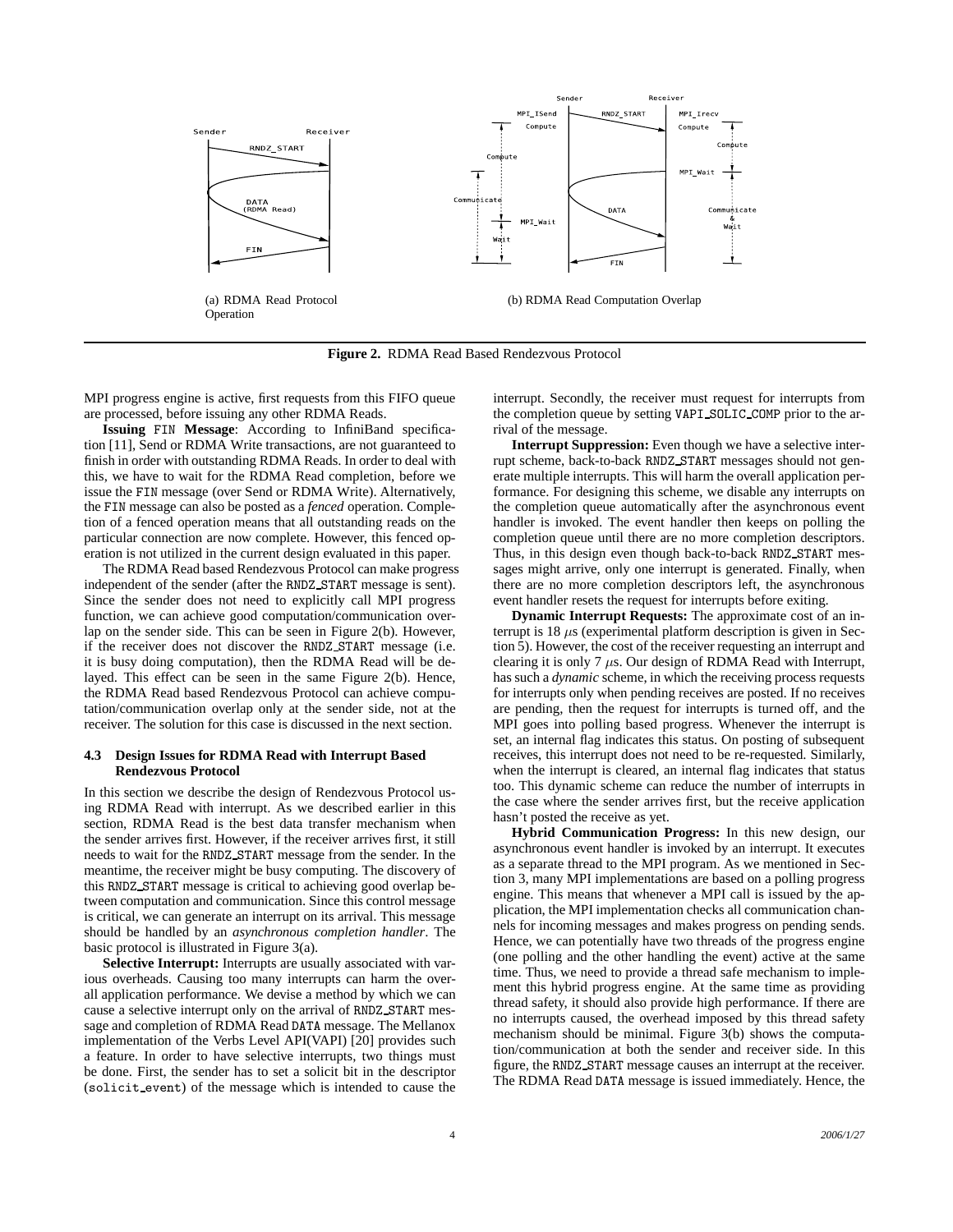

**Figure 3.** RDMA Read with Interrupt based Rendezvous Protocol

computation and communication can be overlapped at both sender and receiver.

# **5. Experimental Evaluation**

In this section we evaluate our proposed designs for the optimized Rendezvous Protocol. We compare three schemes, the first one being the RDMA Write (MVAPICH version 0.9.5) [23], the second one being the RDMA Read and the third one being RDMA Read with Interrupt based Rendezvous Protocol. Our evaluation platforms used were of two types:

- **Cluster A**: 8 SuperMicro SUPER X5DL8-GG nodes with dual Intel Xeon 3.0 GHz processors. Each node has 512KB L2 cache and 2GB of main memory. The nodes are connected to the InfiniBand fabric with 64-bit, 133 MHz PCI-X interface.
- **Cluster B**: 32 nodes, dual Intel Xeon 2.66 GHz processors. Each node has 512KB L2 cache and 2GB of main memory. The nodes are connected to InfiniBand fabric with 64-bit, 133 MHz PCI-X interface.

All the machines have Mellanox InfiniHost MT23108 Host Channel Adapters (HCAs). The clusters are connected using a Mellanox MTS 14400 144 port switch. The Linux kernel version used on Cluster A and Cluster B were 2.4.22smp and 2.4.20- 8smp, respectively. The InfiniHost SDK used was 3.2 and the HCA firmware version was 3.3.

#### **5.1 Computation and Communication Overlap Performance**

In this section we evaluate the ability of our designed schemes to effectively overlap computation and communication. We designed two micro-benchmarks and carried out the evaluation on Cluster A.

**Sender Overlap:** In this experiment, we evaluate how well the sending process is able to overlap computation with communication. The sender initiates communication using MPI Isend, then computes for  $W$   $\mu$ s. At the same time, the receiver is just blocking on a MPI Recv. After the sender has finished computing, it checks for completion of the pending sends. The entire operation is timed at the sender. If the entire operation lasted for  $T \mu s$ , then the computation to communication overlap ratio is  $W/T$ .

Figure 4 shows this ratio versus the computation time. We can see that for the RDMA Write scheme, the overlap ratio is quite low. This is because the sender process is unable to receive the RNDZ REPLY message due to the computation. On the other hand, the RDMA Read and RDMA Read with Interrupt schemes show nearly complete overlap. It is to be noted that for low values of

computation time  $(W)$ , the value of the ratio is low, since in this case, the time for communication is dominant.

**Receiver Overlap:** In this experiment, we evaluate how well the receiving process is able to overlap computation with communication. This experiment is similar in nature with the sender overlap experiment. In this experiment, the receiver posts a receive using MPI Irecv and computes for  $W$   $\mu$ s, while the sender blocks on a MPI Send. After the computation, the receiver waits for the communication to complete. The entire time is marked as  $T$ . The computation to communication ratio is  $W/T$ .

Figure 5 shows this ratio versus the computation time. We can see that for the RDMA Write and the RDMA Read schemes, the overlap ratio is quite poor. This is because the receiving process is unable to issue the RNDZ REPLY or DATA message due to the computation. On the other hand, the RDMA Read with Interrupt scheme show nearly complete overlap, since the arrival of the RNDZ START message generates an interrupt and the receiving process immediately issues the DATA message. As noted before, for low values of computation time  $(W)$ , the communication time is dominant, resulting in a low overlap ratio.

The experimental platform is dual SMPs. In the case of RDMA Read with Interrupt scheme, it may happen that the interrupt handler thread is scheduled on the "idle" processor, thus inflating the benefits of RDMA Read with Interrupt. In order to eliminate such an effect, we perform this experiment on a uni-processor kernel on the same machines. Our experiments reveal that with RDMA Read with Interrupt, we get 99.5% overlap, whereas with RDMA Read and RDMA Write we observe only 62.2% and 59% overlap, respectively, for a 1MB message size with 1800  $\mu$ s computation time. These results are almost identical with the dual SMP results. This is because the interrupt handler thread consumes very little CPU time and is very short lived. It needs to be "awake" only for a few micro seconds to perform tag matching and post necessary network transactions only if it is required.

**Communication Progress:** In this execution, we take consecutive time stamps from the micro-benchmark execution. These time stamps are recorded just before the application enters the computation phase, in the MPI Wait and from inside the MPI library when the actual communication takes place.

Figure 6(a) shows the progress snapshot during the sender overlap test. We observe from this figure, that in the RDMA Write based Rendezvous Protocol, the computation and communication are completely serialized. It offers no overlap at all. Whereas, in the RDMA Read based schemes, the communication happens during the application is computing. The RDMA Read based schemes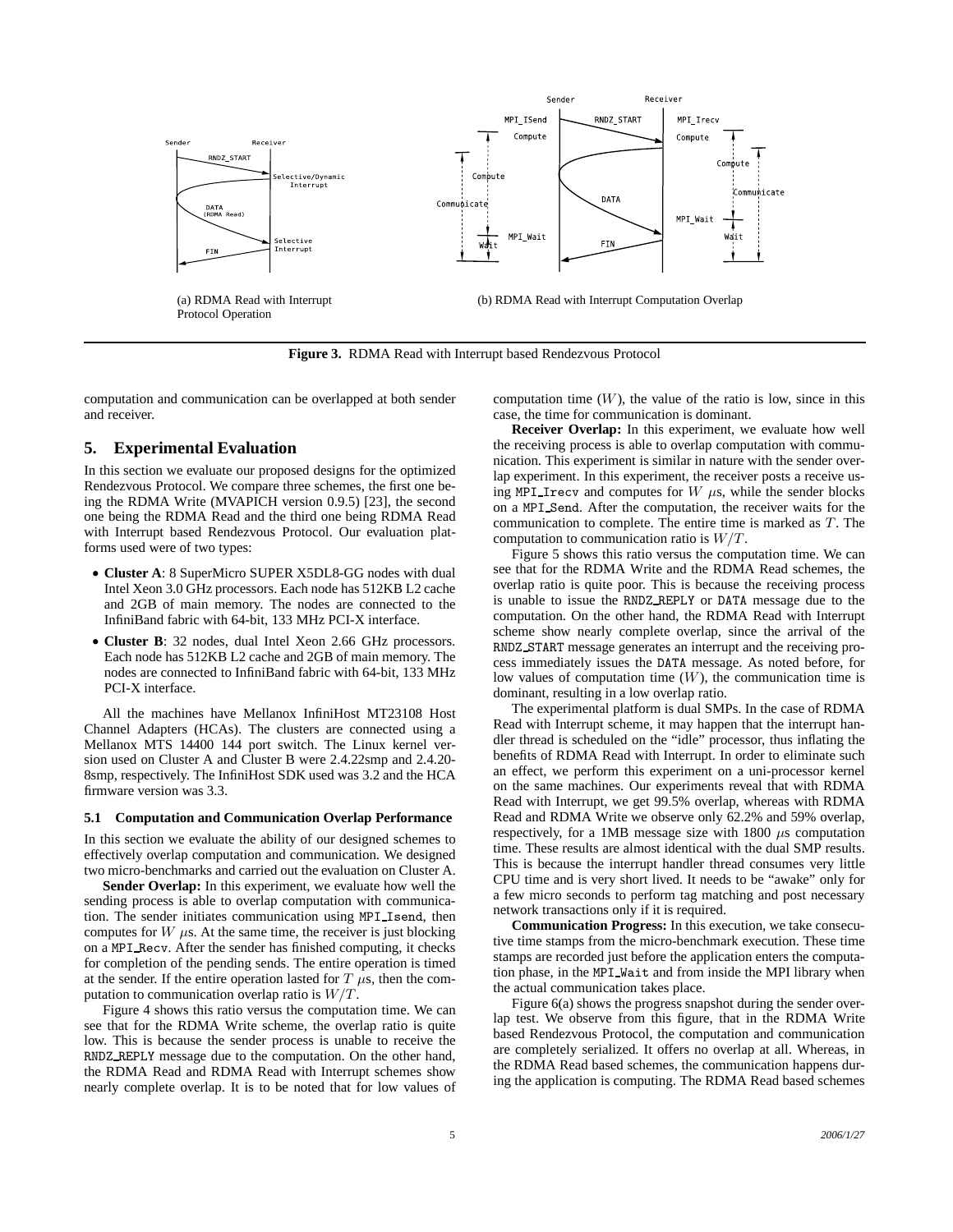

**Figure 4.** Sender Communication and Computation Overlap Performance



**Figure 5.** Receiver Communication and Computation Overlap Performance



**Figure 6.** Computation and Communication Overlap with Time Stamps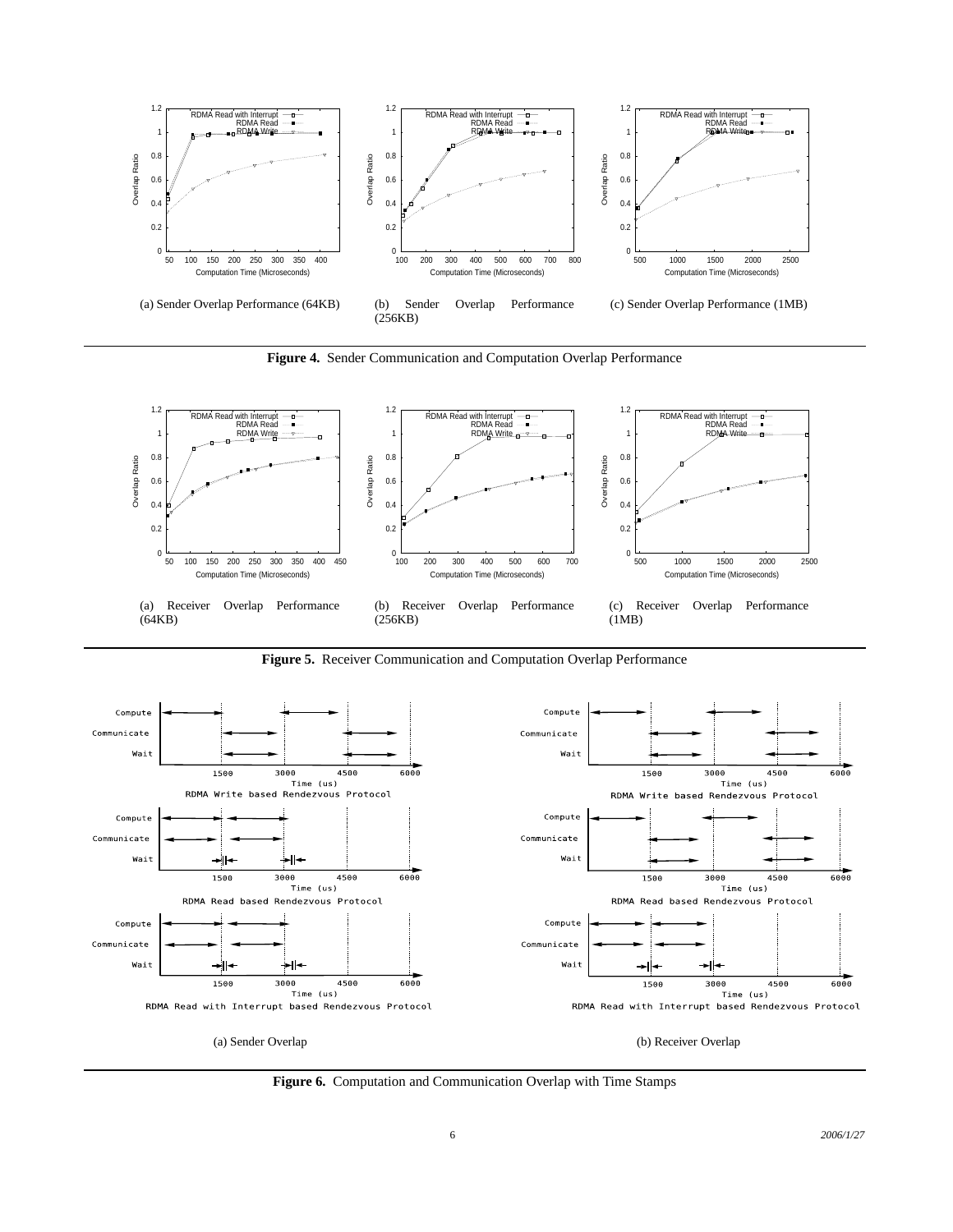can progress 50% faster when transferring messages of 1MB and computing for 1500  $\mu$ s.

Similarly, Figure 6(b) shows the progress during the receiver overlap test. We observe from this figure, that in the RDMA Write and the RDMA Read based protocol, the computation and communication are completely serialized. They hardly offer any overlap. Whereas, in the RDMA Read with Interrupt scheme, the communication happens during the application is computing. The RDMA Read with Interrupt schemes can progress around 50% faster when transferring messages of 1MB and computing for 1500  $\mu$ s.

#### **5.2 Application level Evaluation**

In this section, we evaluate the impact of our RDMA Read and RDMA Read with Interrupt schemes on application wait times. For our evaluation, we choose two well known applications - HPL and NAS-SP (Scalar Pentadiagonal Benchmark). High Performance Linpack (HPL) is a well known benchmark for distributed memory computers [7]. It is used to rank the top 500 computers [26] twice every year. NAS-SP [2] is a CFD simulation which solves linear equations for the Navier-Stokes equation. We used the Class C benchmark for our evaluation.

To find out the communication time for these applications, we use a light-weight MPI profiling library [12], mpiP. This profiling tool reports the top aggregate MPI calls and the time spent in each one of them. We collect the aggregate time spent in the MPI Wait() function call. This time is spent by the application just busy waiting for the pending sends and receives to be completed. Since this time is just wasted by the application waiting for the network to complete the operations, this represents time which can possibly be overlapped with computation. Figure 7(a) and 7(b) show the MPI Wait times for HPL and NAS-SP (Class C) with increasing number of processes, respectively.

We observe that the wait time of HPL is reduced by around 30% for 32 processes by the RDMA Read and RDMA Read with Interrupt designs. Similarly, for the NAS-SP, we can see around 28% improvement for 36 processes. This is mainly because the RDMA Write based Rendezvous implementation waits till the MPI Wait() to issue the DATA message, and hence cannot achieve good overlap. In addition, we observe from the figure that the benefits provided by the new design are scaling with the number of processes. Hence, our new design is capable of taking better advantage of network when there is possibility of overlap. In these results we see that the RDMA Read and RDMA Read with Interrupt perform equally well. This might be due to the fact that these applications do not require computation/communication overlap on the receiver side.

#### **6. Related Work**

Several researchers have proposed various schemes to achieve better MPI communication progress. The aspect of communication and computation overlap has also received due attention from researchers. In this section we present related work in this area. Sitsky and Hayashi [25] propose several methods of communication progress for the Fujitsu AP1000+. They propose an interrupt driven message detection approach for better communication progress. However, they do not consider specific interrupts for efficiently implementing the Rendezvous Protocol and in general their design considers every incoming message generating an interrupt. Keppitiyagama et al [13, 14] describe asynchronous message progress mechanism for MPI-NPII which is a network-processor based message manager for MPI. Their work highlights the benefits of computation and communication overlap, however it does not deal directly with optimizing host based Rendezvous Protocols. Tipparaju et al [27] suggest the use of a helper thread to achieve efficient one-sided communication supplementing hardware capabilities (especially in the context of non-contiguous data transfer).

However, our work deals with designing a rendezvous protocol for two-sided communication. Bell and Bonachea [3] develop designs for speeding up one-sided communication for Global Address Space languages. Their design radically reduces protocol overhead and achieves zero-copy transfers. However, our work is related to protocol design for message-passing parallel programs. Amerson et al [1] describe the communication progress problem with large message transfer using the Rendezvous Protocol. Their solution also relies on an interrupt handler based approach. However, they only consider the RDMA write based semantics and not RDMA read. Brightwell et al [6, 5] have analyzed the impact of overlap on large scientific applications. They indicate the potential benefits RDMA read can provide to overlap. However, their study is mainly an analysis of applications, not an optimization of the Rendezvous Protocol itself. Macquelin et al [19] proposed a *Polling Watchdog* for efficient message handling. They introduced a simple hardware extension for combining polling and interrupts. Our work is different from theirs in the respect that we are analyzing the benefits of different RDMA semantics to reduce the number of control messages. Majumder et al [18] have proposed an event based progress mechanism for LA-MPI [9]. They indicate the benefits of such an approach to overlap in applications. However, their work is mainly over TCP/IP and does not consider RDMA read as a part of their design.

#### **7. Conclusions and Future Work**

In this paper, we have presented new designs which exploit the RDMA Read and the capability of generating selective interrupts to implement a high-performance Rendezvous Protocol. We have evaluated in detail the performance improvement offered by the new design in several different areas of high performance computing. We have observed that the new designs can achieve nearly complete computation and communication overlap. Additionally, our schemes yield a 50% better communication progress rate when computation is overlapped with communication. Further, our application evaluation with Linpack (HPL) and NAS-SP (Class C) reveals that MPI Wait time is reduced by around 30% and 28% respectively for a 36 node InfiniBand cluster. We observe that the gains obtained in the MPI Wait time increase as the system size increases. This indicates that our designs have a strong positive impact on scalability of parallel applications.

We plan on continuing work in this direction. We will evaluate the benefit offered by the *fenced* method of sending the FIN message, as described in Section 4.2. We want to evaluate the impact of our proposed schemes on larger scale clusters. We want to study a broad variety of applications and evaluate the benefits to them due to the new scheme. Finally, we want to improve the progress engine to support blocking mode support and see the impact of running several processes per node on end application performance.

#### **References**

- [1] G. Amerson and A. Apon. Implementation and Design Analysis of a Network Messaging Module using Virtual Interface Architecture. In *International Conference on Cluster Computing*, 2004.
- [2] D. H. Bailey, E. Barszcz, J. T. Barton, D. S. Browning, R. L. Carter, D. Dagum, R. A. Fatoohi, P. O. Frederickson, T. A. Lasinski, R. S. Schreiber, H. D. Simon, V. Venkatakrishnan, and S. K. Weeratunga. The NAS parallel benchmarks. volume 5, pages 63–73, Fall 1991.
- [3] C. Bell and D. Bonachea. A New DMA Registration Strategy for Pinning-Based High Performance Networks. In *International Parallel and Distributed Processing Symposium*, 2003.
- [4] Berkeley Lab. GASNet. http://gasnet.cs.berkeley.edu/.
- [5] R. Brightwell and K. Underwood. An Analysis of the Impact of MPI Overlap and Independent Progress. In *International Conference on*